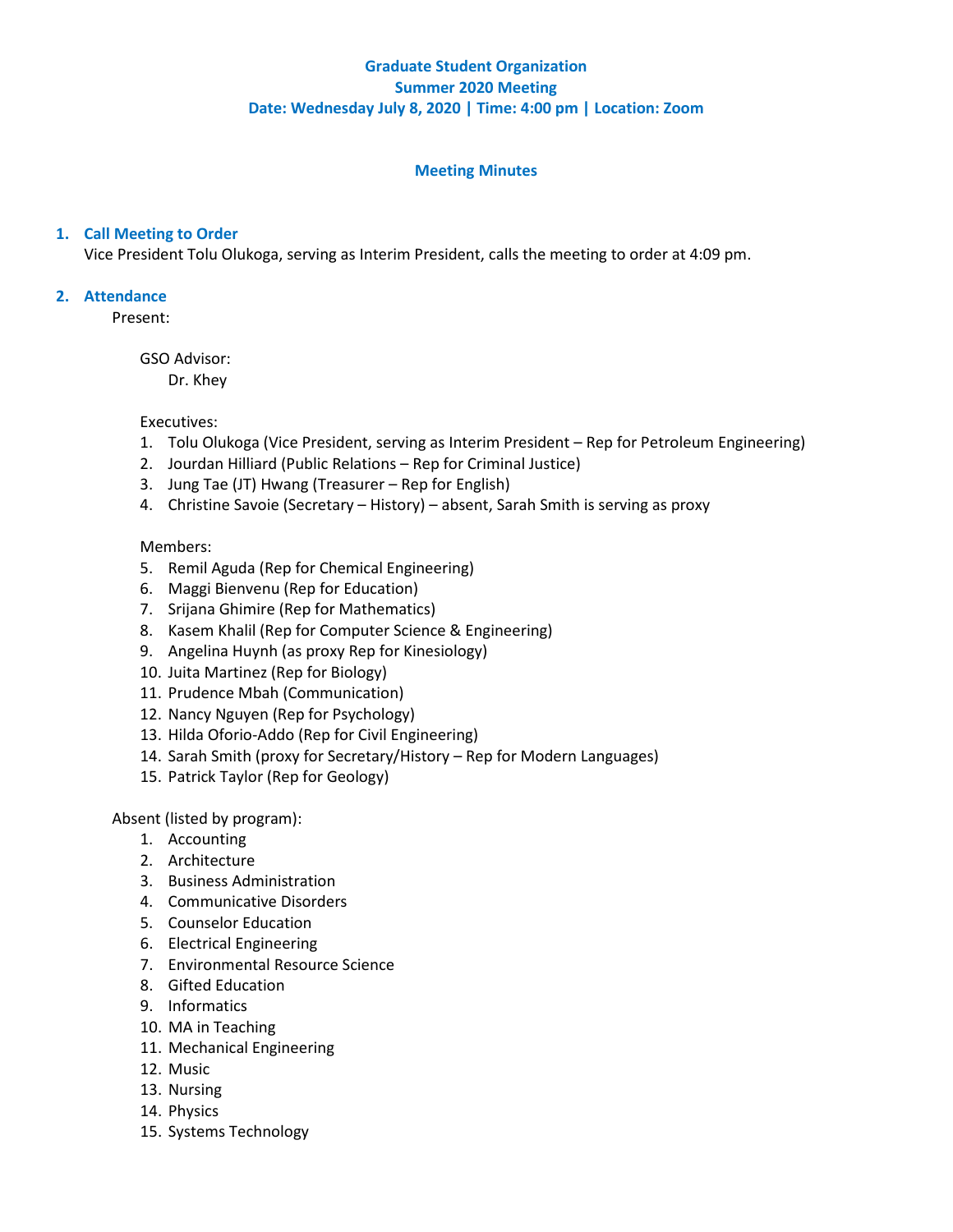#### **16. President's Welcome**

Interim President Olukoga welcomes representatives. Main goal for today is to fill vacancies on Executive Board to move forward with funding for Spring 2020 applications and students who are eager to receive their funding.

#### **17. President's Report**

Nothing to report

#### **18. VP's Report**

Nothing to report

#### **19. Treasurer/Secretary's Report**

#### **a. Current Budget**

Treasurer Hwang previously sent the funding application spreadsheet in June, this included already approved applications from Spring and a handful of applications that have not yet been voted on (as there was only one spring meeting in 2020, in February).

Treasurer Hwang reports that we will have a lot of money left over but the budget is not exact because some funding approved was not spent (i.e. for canceled conferences because of the pandemic). Treasurer Hwang needs to talk with Tanya at Grad School office to compare numbers. If the budget excess carries over from spring, the summer and fall should be well-funded.

## **20. Report from Communication Committee**

Nothing to report

## **21. Old Business**

## **a. GSO – not listed on cashier's office explanation of fees**

Interim President Olukoga explains that this issue has not yet been addressed and all presented before the pandemic. Move to new business.

- **b. Graduate Fee**
- **c. Graduate Enhancement Fee**

#### **22. New Business**

# **a. Elect new President and PRO**

The last president graduated in spring, but we need a new president. Former president John can help with transition. Interim President Olukoga explains position duties. Interim President Olukoga will not run for President as she has too many time commitments.

Public Relations Officer (PRO) Hilliard is graduating and we need a new Public Relations chair. PRO Hilliard explains duties (Facebook group, training for website updating). PRO Hilliard would help with transition and access to internet accounts for news, application due dates, dates of meetings, Grad School events (reshare).

Interim President Olukoga welcomes Dr. Khey to meeting. Dr. Khey introduces himself.

Interim President Olukoga motion to election of PRO. Asks for nominees for PRO.

Juita from Biology asks about other representatives not in attendance could weigh in, since there was short notice on the meeting.

Angelina from Kinesiology has questions on meeting times and term durations, here for just one semester. PRO Hilliard explains PRO position and history of GSO meeting times, along with term information.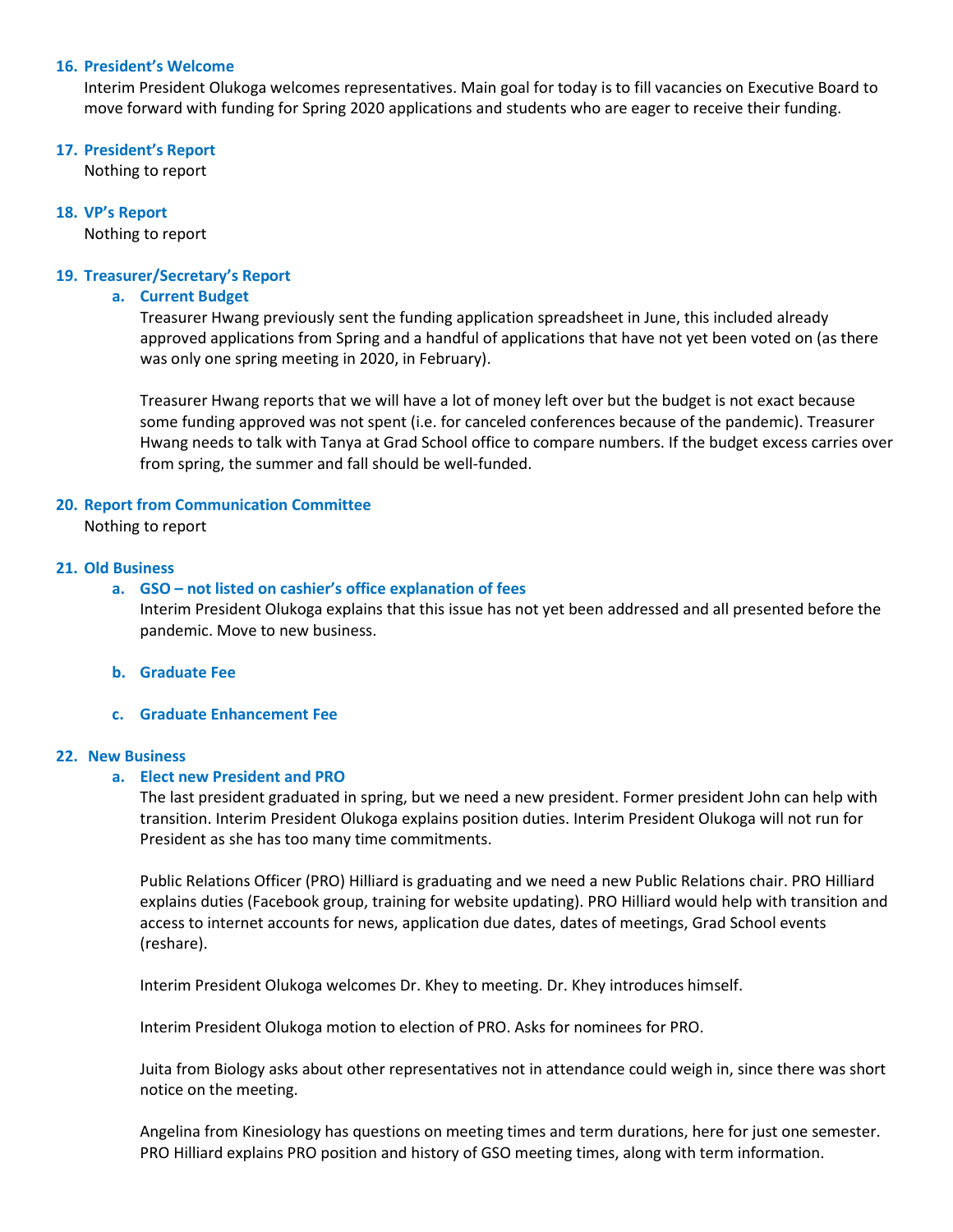Treasurer Hwang asks about new PR person and training for website access. Dr. Khey explains that website access training might be made faster if you have previous experience with technology.

Maggi from Education says she can help for PRO because she has experience from her program, but cannot take on an official role.

Hilda from Civil Engineering has questions about training but willing to learn. Hilda self-nominates and is elected Public Relations Officer by unanimous vote.

Sarah Smith from Modern Languages nominates herself as President of GSO. With no other nominations, Interim President Olukoga calls for a vote. Sarahis elected to GSO President by unanimous vote.

Interim President Olukoga confirms that Dr. Khey will be in touch with official add to GSO email. Dr. Khey expresses his enthusiasm in working with the newly elected officers.

#### **b. Remote Application Procedure for Summer 2020**

Treasurer Hwang asks about application for departments with reps that are not in attendance. Interim President Olukoga brings up by-laws but also concerns about internet access for representatives. Maggi from Education suggests the applications be moved to the bottom of the pile to be considered in the fall. Summer applications: procedure will cover spring applications that were not turned in because of a lack of physical applications?

Interim President Olukoga shares document with answers to concerns about applications made in collaboration with the Graduate School. Process has been approved by Graduate School.

Maggi from Education brings up virtual conferences where students must pay still fees. Interim President Olukoga explains that although travel is not approved, other fees from virtual conference attendance can be. Maggie from Education expresses that this procedure would be good to continue in the future for online programs or programs where students do not meet regularly. Maggi points out that SGA has an online application. Interim President Olukoga suggests that we do look into digitizing. Maggi suggests that rep can do carbon copy and fund requester signs digital version. Maggi makes motion for spring and summer applications, with modifications for online conferences. Passes with unanimous vote.

#### **c. Fate of Previously Received Application – approved and yet to be considered**

Treasurer Hwang has collection of paper applications from spring, along with the ones without problems in the Excel file. Sarah from Modern Langauges brings up that we do not know if the people actually traveled or used funding. Treasurer Hwang clarifies that it is not a question of available funds in budget and that he will cross-check numbers with Tanya. Treasurer Hwang will need to create a new budget, he emailed requestors. One student, for example, was approved but could not get the check reimbursement form. Treasurer Hwang asks if we make an exception for these? Treasurer Hwang wants to make motion to change by-laws and wonders if this would be a one-time exception. Sarah makes a motion to craft wording for bylaws to allow for consideration of applications in a semester after the funding request, given extenuating circumstances of GSO being unable to meet. Passes with unanimous vote. Sarah will work with Executive Board to write by-law.

Interim President Olukoga wonders asks about how this would affect past applicants. Sarah suggests applicants re-apply after we have rewritten the by-laws. Maggi suggests that wording includes "until new procedure is in place, must submit by the end of the semester that procedure is changed by first meeting when everything is back in order." Treasurer Hwang asks if we can pass a by-law as GSO or if we need approval from Graduate School, or do we just inform them of our new procedure. Interim President Olukoga clarifies that students whose funds have been approved but did not receive a check request form should ask the Graduate School, as once an application is approved, it moves on to Graduate School.